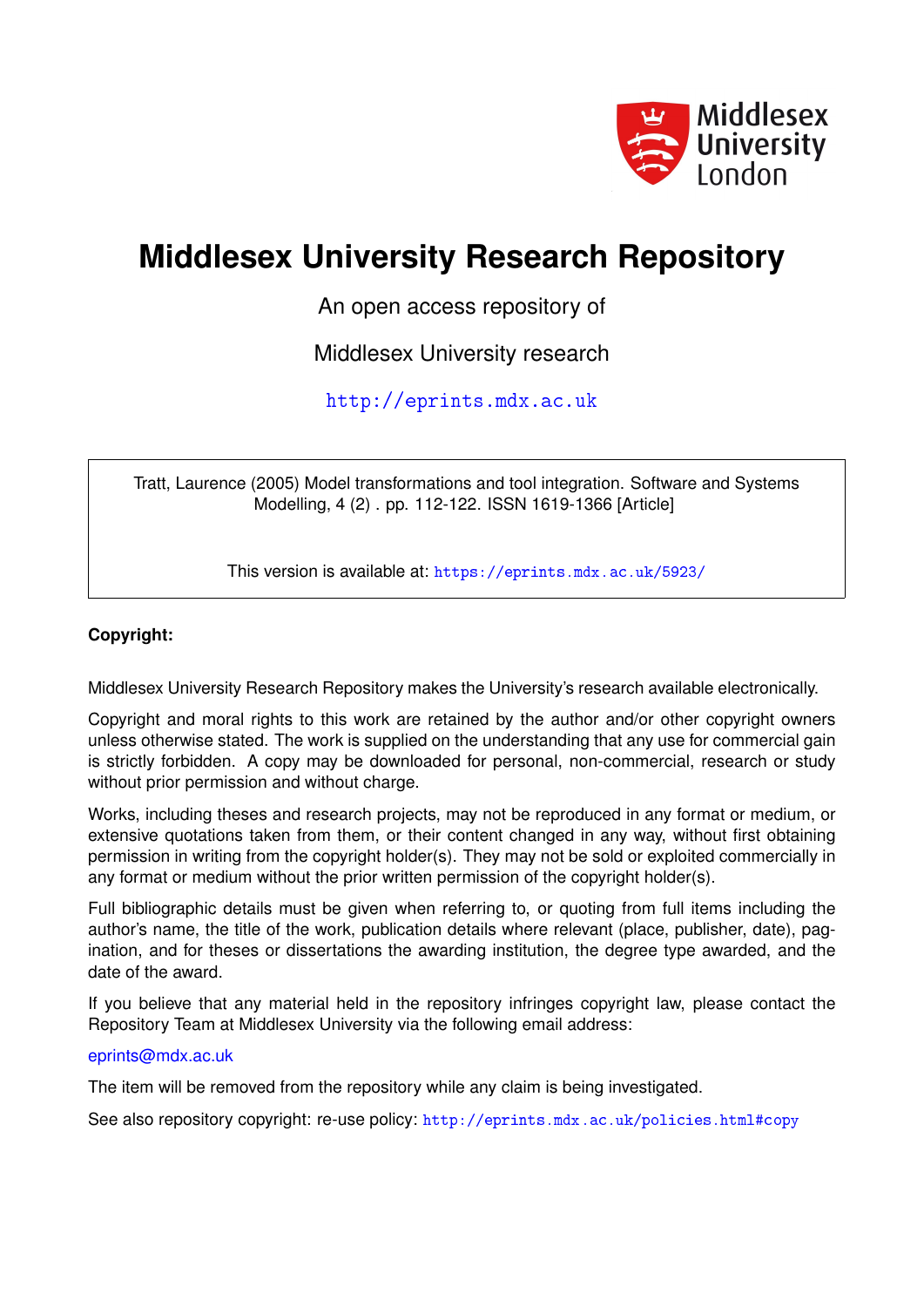# Model transformations and tool integration

#### Laurence Tratt

Department of Computer Science, King's College London, Strand, London, WC2R 2LS. e-mail: laurie@tratt.net

June 14, 2004

Abstract Model transformations are increasingly recognised as being of significant importance to many areas of software development and integration. Recent attention on model transformations has particularly focused on the OMG's Queries / Views / Transformations (QVT) Request for Proposals (RFP). In this paper I motivate the need for dedicated approaches to model transformations, particularly for the data involved in tool integration, outline the challenges involved, and then present a number of technologies and techniques which allow the construction of flexible, powerful and practical model transformations.

Key words Modelling – Transformations – Model transformations – QVT – Tool integration

#### 1 Introduction

In recent years the movement towards developing software with the use of models has increased rapidly. Organizations are increasingly seizing the opportunity to move their intellectual property and business logic from source code into models, allowing them to focus on the important aspects of their systems, which have traditionally been buried – and sometimes  $lost - in the mélange$ resulting from the use of standard programming languages. The introduction of models has opened up new possibilities for creating, analyzing, and manipulating systems through various types of tools. However the increasing availability of tools which operate on models has raised a new challenge: individual tools tend to only operate on models that conform to their own internal format, meaning that models created in one tool are rarely easily exportable to other tools. Not only have users found themselves locked into using their models with a single tool throughout the entire life-cycle, but the opportunity to harness the power and individual abilities of different tools as part of a tool chain has thus far been largely missed.

Model transformations are the key to solving this very fundamental problem, which also goes to the very heart of the OMG's Model Driven Architecture (MDA) initiative [12,23]. The existence of practical model transformation technologies will not only free users from tool lock-in, but more importantly facilitate the seamless transfer of models to and from specialized tools during the development life-cycle. A simple definition of a model transformation is that it is a program which mutates one model into another; in other words, something akin to a compiler. Of course, if this simple description accurately described model transformations, then we would be faced with a relatively simple and uninteresting problem to solve. In reality, model transformations are required to perform far more complex tasks – for example, when integrating tools it is frequently required that after an initial transformation of a model from one tool to another, subsequent changes are propagated in a nondestructive manner. Furthermore using standard programming languages and libraries to write even simple model transformations is a challenging, tedious and error-prone task. Model transformations need specialised support in several aspects in order to realise their full potential, for both the end-user and transformation developer.

In this paper I aim to give the reader a feel for the problem that model transformations are meant to solve, with particular emphasis on their applicability to the data involved in tool integration; the background and scope of model transformations including work related to the QVT RFP; finally I present a number of technologies and techniques which allow the construction of flexible, powerful and practical model transformations which can aid tool integration throughout the development life cycle.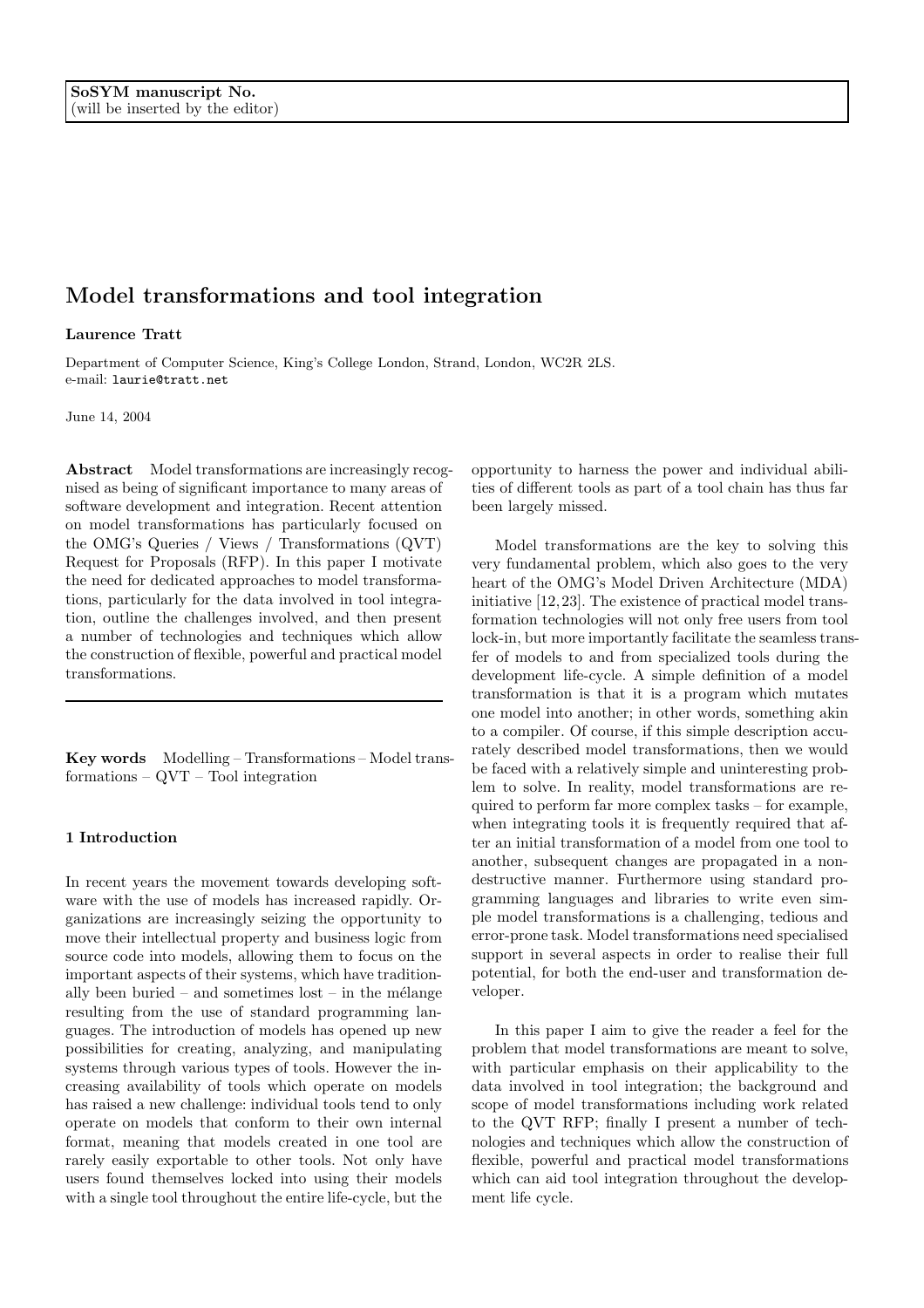#### 1.1 Simple example

Figure 1 shows the metamodels of two similar modelling languages which will be used in most of the examples in this paper. In the interests of brevity I do not formally define the semantics of these languages, assuming that equivalent elements in either modelling language have the same semantics unless otherwise stated. The modelling language  $ML1$  in figure  $1(a)$  supports directed associations and package inheritance, a mechanism for structuring models – see  $[5]$  for an example of a modelling language with package inheritance. For the purposes of this example, a package A which inherits from a package B is considered to posses a copy of all the elements in  $B$ . Figure 1(b) shows the modelling language ML2, which does not provide support for package inheritance but allows undirected associations. Because of the large overlap between the two metamodels, many models can be instances of either metamodel; however some models will make use of the conflicting features of one or the other modelling language and are thus not directly interchangeable. This is very representative of the real world where two modelling tools store and manipulate models in only marginally different fashions, yet still end up preventing users from interchanging their models between them.

Figure 2(a) shows a typical example of package inheritance in a simple model of a company where different aspects of the company have been separated into separate packages to aid comprehension. The Company package then inherits the relevant sub-packages to create one package which contains all the relevant parts of the company model. Because this model makes use of package inheritance it can only be an instance of the ML1 modelling language. Thus any tool which understands the ML2 modelling language will not be able to interpret it correctly because of the package inheritance involved. Intuitively the solution is simple – the ML2 version of the model in figure  $2(a)$  is one with all the relevant model elements copied down from the inherited packages. Figure 2(b) shows such a model created by hand (with redundant packages removed from the diagram in the interests of brevity). Since this is a tedious task, the problem is how to automate this process.

Any first attempt at model transformations is likely to be in a standard programming language. A relatively, but not completely, naïve attempt, expressed in a fairly high-level pseudo-code, might look as follows<sup>1</sup>:

```
func transform(element:ML1.Element):M2.Element:
 if type(element) == ML1.Package:
   package_elements := []
   for package_element in element.elements:
      package_elements.append( \
        transform(package_element))
```


(a) The ML1 modelling language.

 $ML2$ 



(b) The ML2 modelling language.

Fig. 1 Language metamodels.



| Company           |                 |      |                      |
|-------------------|-----------------|------|----------------------|
|                   |                 |      |                      |
| Customer <b>H</b> | orders<br>Order | Item | <b>⊦Manufacturer</b> |
|                   |                 |      |                      |

(b) Company model without package inheritance.

Fig. 2 Example models.

```
parents_temp := element.parents.copy()
    for parent in parents_temp:
      for parent_element in parent.elements:
        package_elements.append( \
          transform(parent_element))
        parents_temp.extend( \
          parent_element.parents)
    return new M2.Package(element.name, \
      package_elements)
  elif type(element) == ML1.Class:
    parents := []
    for parent in element.parents:
      parents.append(transform(parent))
    return new ML2.Class(element.name, parents))
  elif type(element) == ML1.Association:
    return new ML2.Association(element.name, \
      transform(element.from), \
      transform(element.to), true, false)
func main(model_in:Seq{ML1.Element}):Void:
  model_out := []
  for element in model_in:
```
model\_out.append(transform(element))

A backslash  $\setminus$  at the end of a line indicates that a single logical line is split over multiple physical lines.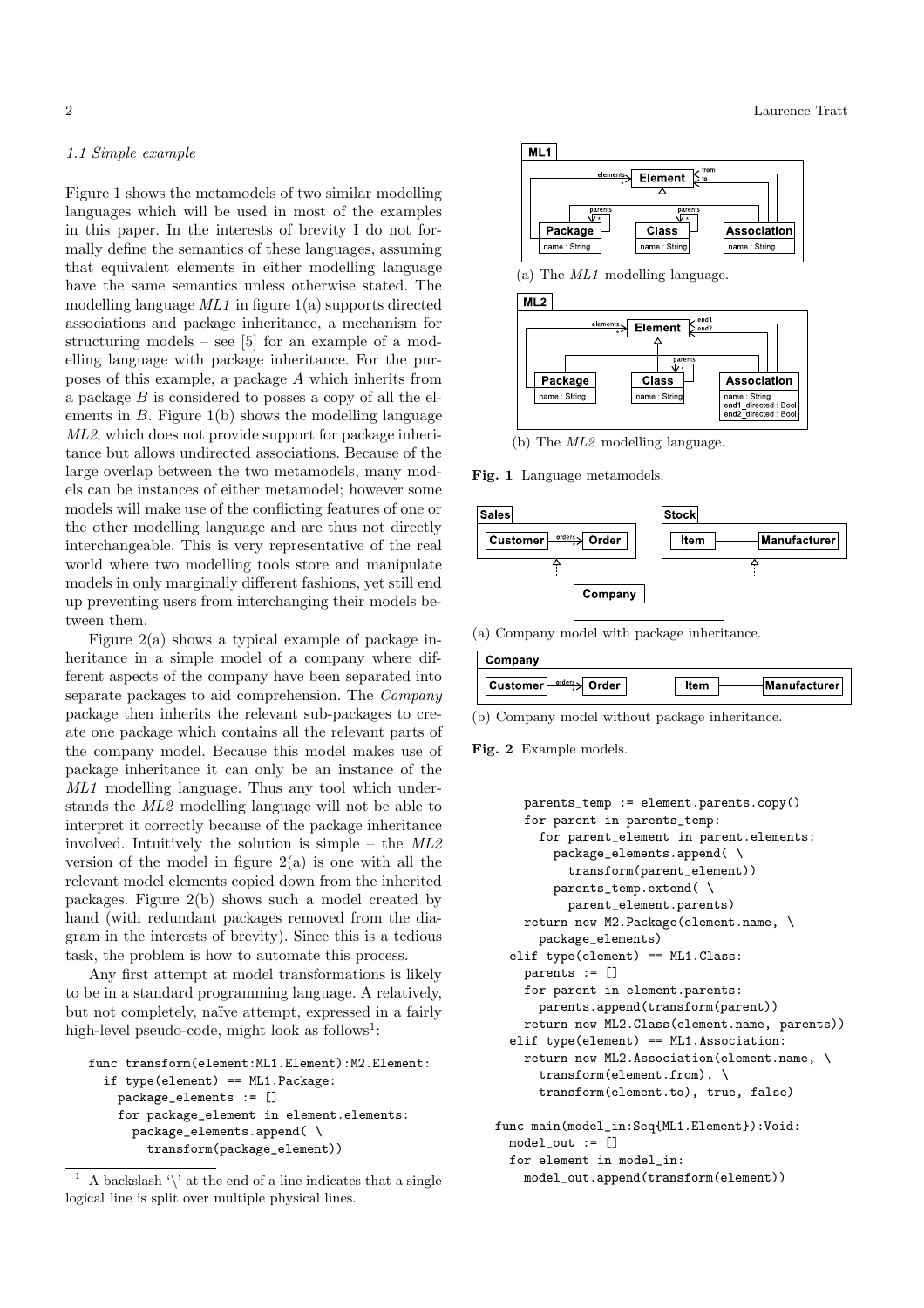The essential idea here is to transform every element that is an instance of the ML1 language into its counterpart in the ML2 language; elements from inherited packages are bought into the child packages and the package inheritance itself disappears. This approach has two immediate, and closely related, problems: elements can easily be duplicated during the transformation e.g. if a class  $S$  is specialized by two other classes then two copies of S will appear in the target model; cycles in the model created by associations between two classes cause the transformation to loop without terminating. A less concrete problem is that the transformation has been squeezed into one function, which grates against software engineering principles.

In order to overcome the flaws present in a relatively simple solution such as this, one has to add increasing amounts of machinery e.g. to keep track of which elements have already been transformed. Although space does not permit a detailed example, the necessary machinery for this and other such aspects, combined with the necessity for the machinery to pervade every aspect of the transformation, can quickly lead to the substance of the underlying transformation being swamped. This leads to the starting assumption for this, and most other, model transformation work: model transformations can not be sensibly written in a standard programming language, object orientated (OO) or otherwise.

#### 1.2 Enabling a tool chain

In the previous section, I motivated the need for model transformations by exploring the need to perform a transformation between models stored in different tools, and the difficulties in trying to write such a transformation in a standard programming language. I classify the transformation example presented as a unidirectional stateless transformation. It is unidirectional because it can only transform an instance of ML1 into an instance of ML2. It is stateless because running the transformation when the source model has changed results in the creation of an entirely new target model even if it is an exact duplicate of the one that already exists. Although such a transformation can be of practical use in integrating together different tools, it tackles only part of the problem.

One enticing future scenario is when tools which specialize in different aspects of modelling can be used together throughout the development life cycle e.g. a UML modelling tool UT and a Java modelling tool JT. In such a scenario, a model is not just transformed between different tools once, but may be edited multiple times in each tool. For example, an initial model may be created in UT, transformed and subsequently edited in JT before high-level architectural changes are applied in UT which one expects to see reflected in JT. A similar, although more linear, scenario involving incremental model development is explained in Becker et. al [8]. The general aim underlying such scenarios is to allow the user to leverage different tools specialities at varying points in the development life cycle.

It is important to note that the scenario given here is deliberately limited compared to the general case. It calls only for changes in  $UT$  to be propagated to  $JT$ , not vice versa. A solution for the general case would utilize a bidirectional transformation that could also propagate any relevant changes made in  $JT$  to  $UT$ . True bidirectional transformations present a number of challenges above and beyond those tackled in this paper, and by most current model transformation technologies, and are consequently largely ignored in this paper – however all of the challenges listed here apply equally to bidirectional transformations.

The significant challenge raised by this scenario can be seen in figure 3. Imagine we have the model in figure  $3(a)$ , an instance of the  $ML2$  modelling language, in a tool MT2, and then transform it into an instance of the ML1 modelling language for use in another tool MT1. The result of the transformation from  $ML2$  to  $ML1$  is shown in figure 3(b), which contains two directed associations. Now if the user changes the model in  $MT2$ , what might the result be on the model in MT1? The example presented in the previous section would simply wipe whatever was in MT1 and create an entirely fresh model. This might be acceptable in some very limited circumstances, but not if one has added extra detail into the model in MT1 which must not be wiped, as in the UT and JT example.

A more sophisticated approach would be for the transformation to attempt to perform the minimum alteration to the target model to propagate the changes, leaving it otherwise intact. In order to do this, the transformation needs to somehow recognise those elements in the model in MT2 which relate to those in MT1 and use, or change, them appropriately. This initially seems fairly trivial – for example the Employee class is obviously shared in both models. However, consider the bidirectional association in MT2 which is non-trivially related to two directed associations in  $MT1$  – how should a transformation recognise such a relationship? One could discover in an MT2 model a pair of directed associations which because of their names appear to correspond to a bidirectional association in MT1, but such correspondences may be pure coincidence (the user being free to name associations as they so wish), which would lead to an incorrect change propagation. In fact, no matter how clever such a calculation might be to avoid such problems, one significant problem is that the deletion of an element in MT2 should result in the appropriate deletion of elements in  $MT1$  – however if the transformation has no record of which elements in  $MT2$  relate to those in MT1 it will be unable to perform such a deletion reliably.

One can see from these problems that the problem of change propagation is harder than first imagined. At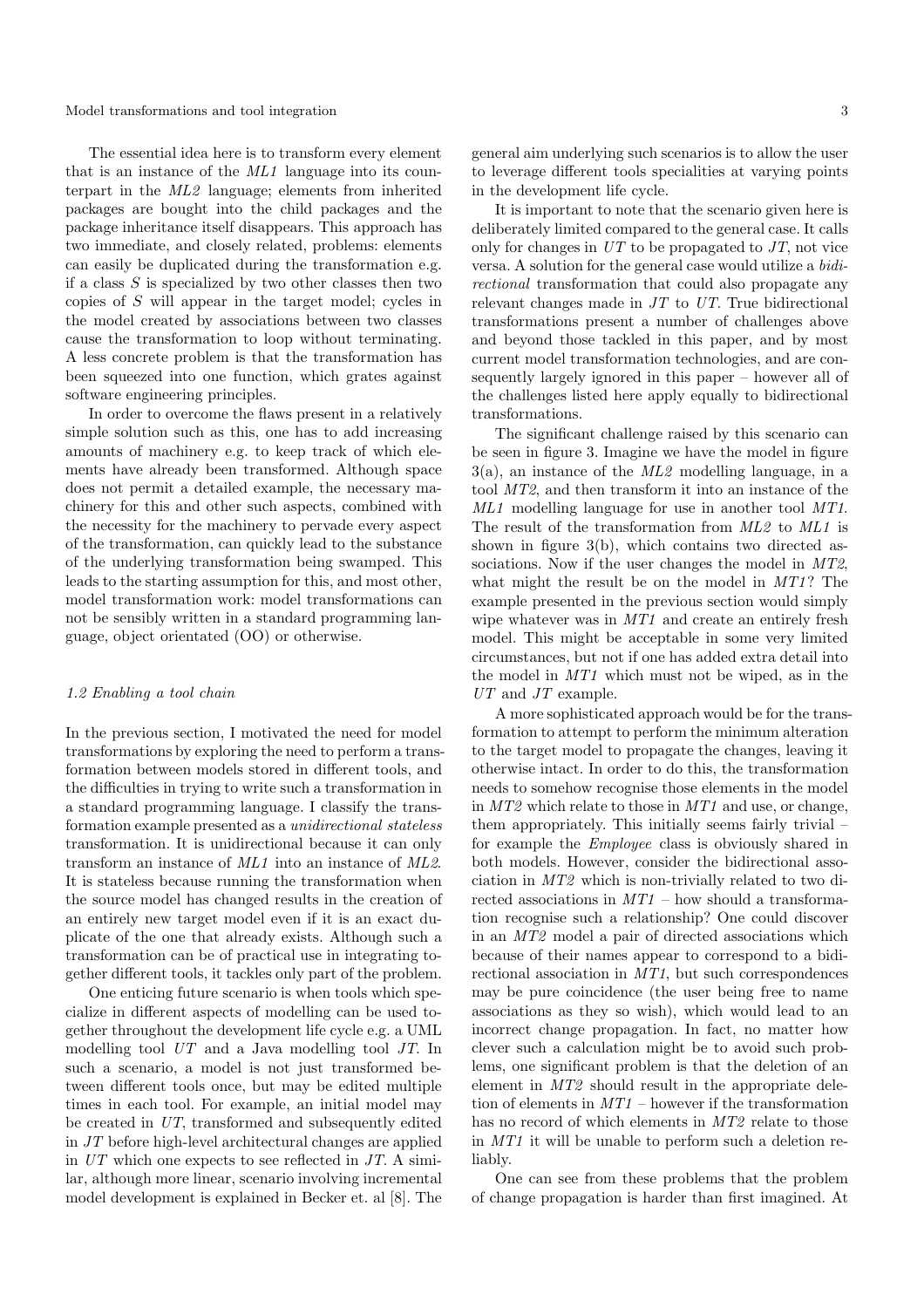

ML1 language.

Fig. 3 Models with different types of associations.

a minimum, it seems that information needs to be kept about which elements are related to which by a transformation – this is typically called tracing information. I classify a transformation which can record and utilise such information to propagate changes as a persistent transformation. However this is not only part of the required solution as shall be seen in section 3.5.

#### 1.3 A method for model transformations

Based on examples, such as those just presented, a simple method for model transformations can be discerned which can significantly aid understanding of the general problem and also allows the comparison of different approaches by describing where, and how well, any approach fits into the method. Because, as shall be seen in chapter 2, model transformations come in various different flavours, this method is intentionally high level and therefore applicable to the majority of practical approaches. For example, in a simplistic approach encoded in an OO language this method would apply to the entire program; in a rule based approach, this method can be seen to apply to each rule. The example in figure 4 is intended to help visualise these parts:

- 1. Searching a model to identify appropriate elements transform.
- 2. Transforming elements.
- 3. The retention (in some manner) of tracing information recording which elements in a model are related by the transformation to elements in other models.
- 4. Detecting updates in one model involved in the transformation and performing relevant operations in the transformations other affected models.

Whilst a minimal approach to model transformations need only perform parts one and two, a complete approach would be capable of performing all parts: a model transformation technology which limits itself to merely taking in one model and spiting another model out fails to tackle all the problems relevant to tool integration outlined in section 1.2. However, although the method comprises four main parts, it is not necessary for these



Fig. 4 Transforming a model.

parts to correspond to distinct phases of execution. Parts one and two are often partially intertwined and it would be surprising if parts two and three in particular were implemented as separate phases because the required information for part three will be determined by what happens in part two.

#### 2 Background

#### 2.1 Program transformations

Transformations in a computing context are far from a new idea, cropping up in many contexts, in more or less formal ways. For example, compilers are effectively program transformations which (hopefully) preserve the semantics<sup>2</sup> of the input source code when they transform it into the output binary. Literature available for specific types of program transformation such as compilation and optimization abound, from practical guides (e.g. the classic 'dragon book' [2]) to theoretical work on the validity of applying such transformations (e.g. [32] which gives a condensed history of compiler transformation proofs before presenting state of the art work in the field).

Program transformations are typically unidirectional stateless transformations, and deal with a restricted subject area. Model transformations encompass a much wider scope (see e.g. [12,23]).

<sup>2</sup> Note that due to the extreme difficulties involved it is rare for this, or any other, sort of transformation to be formally proved as preserving semantics.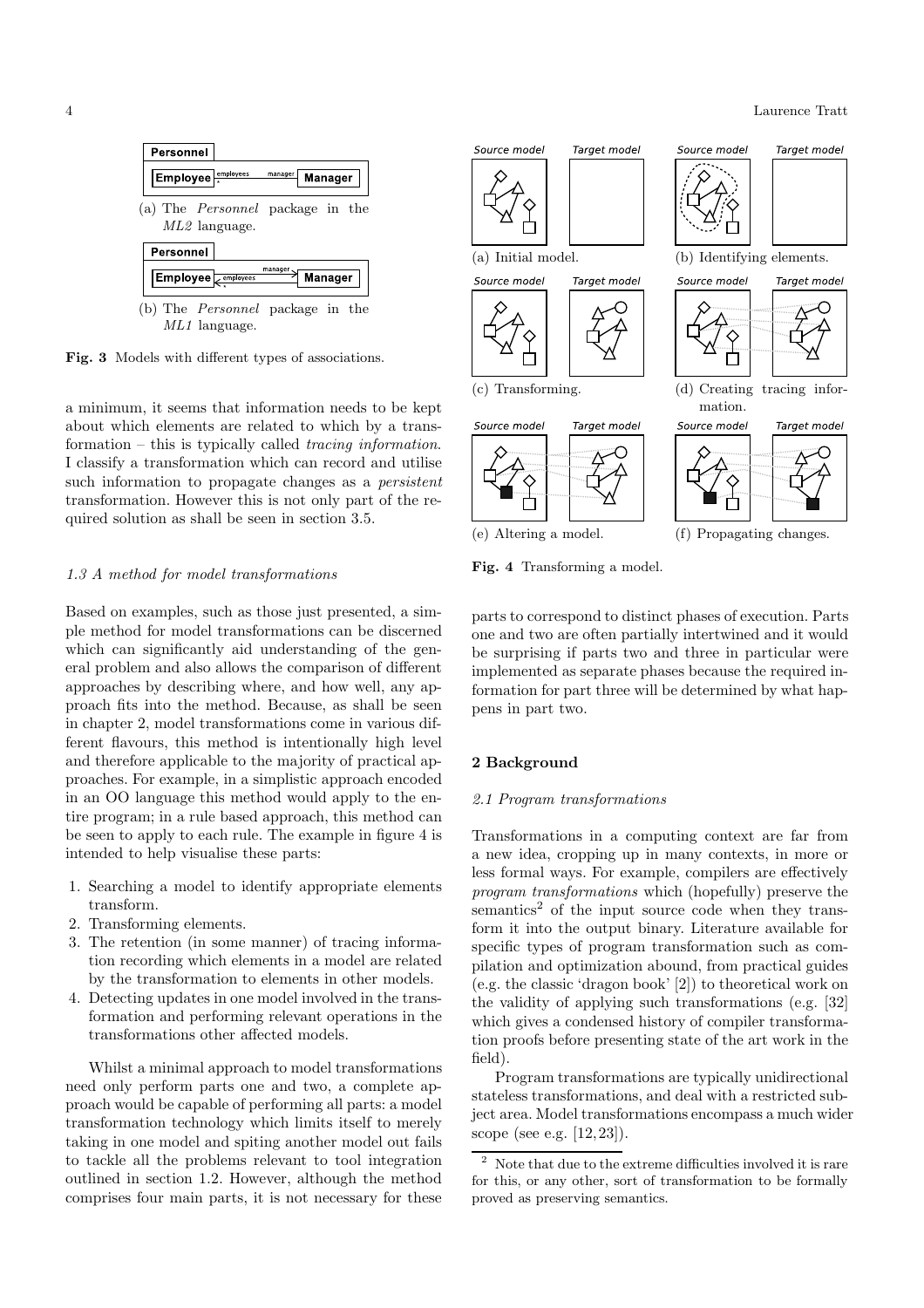Model transformations and tool integration 5

#### 2.2 XSLT

XSLT [48] is an XML transformation technology which has gained a significant amount of attention over the past few years. XSLT initially seems a promising candidate in which to realise model transformations, because representing models in XML is a common exercise. As noted in Bex et al. [10], 'XSLT is highly adequate for the simple transformations it was intended for (recall that XSL was originally intended just for XML to HTML transformations)' but has serious shortcomings for more advanced transformations. Interestingly it took several years before a formal proof was constructed that XSLT is Turing complete  $[30]^3$  and – as both the relatively recent timing and need for existence of the proof may suggest – in practical usages one quickly hits the limits as to the sorts of transformations XSLT can naturally express. Peltier et al. [38] consigned XSLT to the lowest-level of their MTRANS model transformation framework, citing general readability issues as well as specifics such as the lack of acceptable error reporting.

A final issue which makes expressing model transformations in XSLT less than ideal is that XML documents are represented as a tree structure; models are, in the general case, naturally representable as graphs. Although graphs can be represented by trees with link references between nodes, the difference in representation can lead to an unnatural representation of many types of model transformations.

#### 2.3 Graph transformations

A particular type of transformation which has gained a lot of traction in theoretical circles since their introduction in the late 60's are graph transformations (see [4]). Note that the term 'graph transformation' is potentially misleading, since in this context it is used to refer to a particular category of rule-based transformations that are typically represented diagrammatically; various other types of transformations operate on graphs but are not termed 'graph transformations'. Graph transformations have a number of attractive theoretical properties, and for our purposes the fact that models are well represented as graphs is particularly appealing.

Early work involving graph transformation and models largely centred on their use in defining the semantics of different modelling diagram types, such as the continuing work of Gogolla et al. [25,24,26]. More recent work by Küster et al. [31] has defined a more general model transformation approach using graph transformation as the underlying mechanism, allowing them to draw upon some of the properties of graph transformations in a model transformation context. Heckel et al. [28] have continued this work, reasoning about confluence with typed attributed graphs. [15,34,41,47,51] have all proposed model transformation approaches which are essentially based upon simplified views of graph transformations, as is Agrawal et. al's more mature GReAT system [1].

Although graph transformations can be used to prove interesting properties about transformations, only a fairly small minority of useful transformations are currently amenable to such analysis thus reducing the usefulness of such analysis in practical situations. Most of the graph transformation approaches detailed in this section give little or no attention to mechanisms for structuring graph transformation systems despite the fact that large graph transformation systems appear to need such mechanisms as much as large procedural programs (see [40] for an example of a structuring mechanism based on UML packages for a graph transformation system). Partly because of this lack of structuring mechanisms, solutions based on the graph transformation paradigm are often perceived by users to be complex beasts [19] and hence have seen relatively little real-world usage. Few graph transformation based systems support change propagation; Becker et. al [8] is one of the few to provide slightly limited support for this important aspect of model transformations.

#### 2.4 Other approaches

Various stand alone works have been published on model transformations that are not covered elsewhere in this paper. Two of the first works in the area are that of Lano [33] and Evans [21] who both define transformations with respect to an underlying semantics of class diagrams. In both cases these transformations are not directly executable: such work can therefore be seen as specifying model transformations. Later work such as that of the 2U group [16] and Akehurst and Kent [3] refine the use of class diagrams and OCL for transformation specifications. More recent work has concentrated on executability, such as that of as Whittle [50] who used the logic programming language Maude to execute and verify simple transformations.

#### 2.5 QVT

Model transformations are a vital factor in the realization of the OMG's MDA vision [12], which is based on the idea of progressively facilitating more and more software development with models. Implicit in this vision is that models will need to be manipulated into various different forms. For example: transforming models representing one technology into others which represent different technologies; abstracting and refining models; merging models; and so on. To this end a Request For Proposals (RFP) was issued by the OMG 'MOF 2.0 Queries

<sup>3</sup> See http://www.unidex.com/turing/utm.htm for the Turing machine implementation the proof is based upon.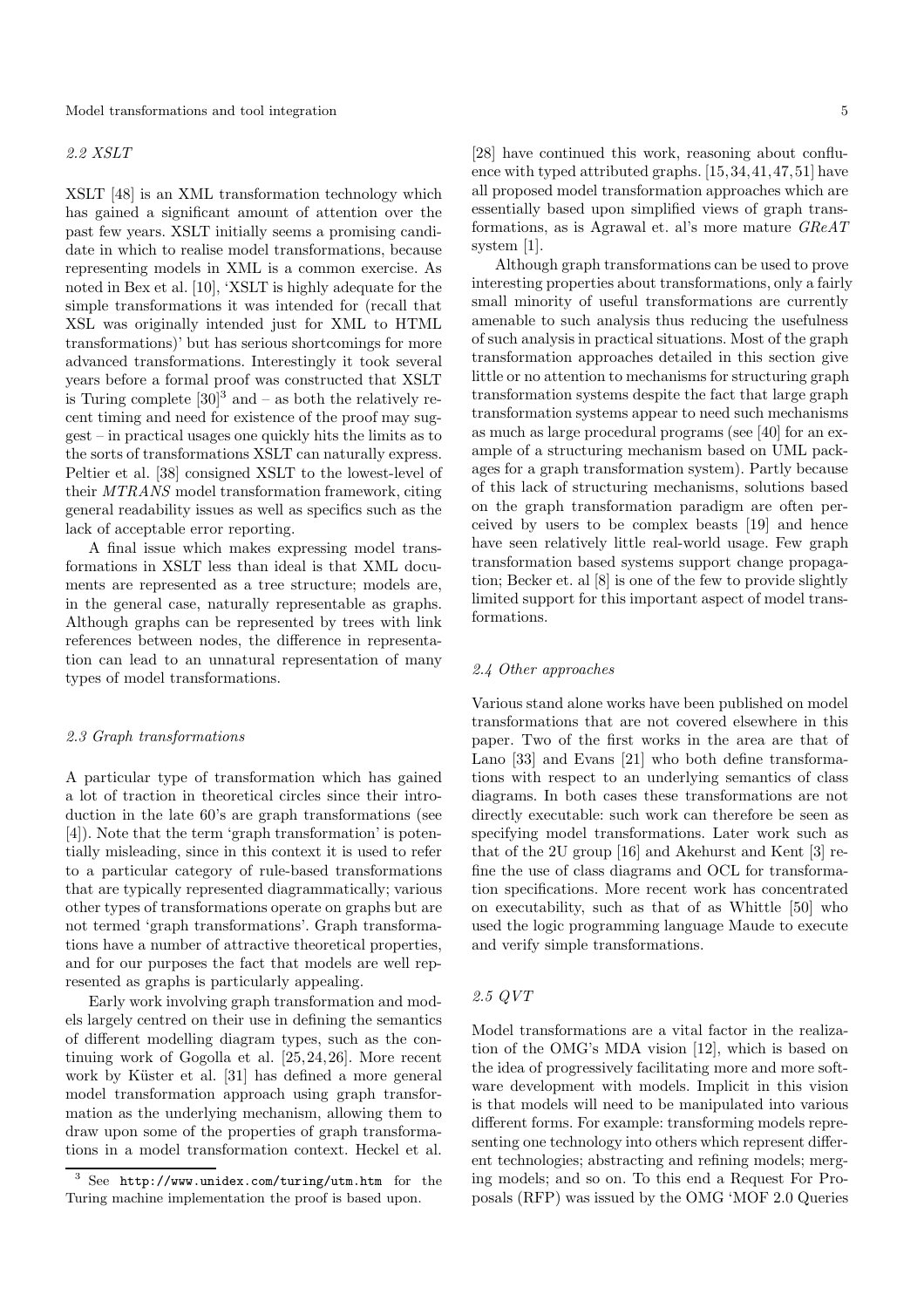/ Views / Transformations (QVT)' [35] in 2002 to seek a standard way of performing model transformations.

There were eight initial submissions to the RFP; at the time of initial writing seven remain. This paper is not intended to enumerate the individual submissions; see Gardner et al. [22], and Czarnecki and Helsen [19] who propose a detailed classification scheme for transformation approaches.

The following sections first detail two important points at the extreme of the QVT spectrum before briefly enumerating other related approaches which fall in between the two.

2.5.1 TRL The Transformation Rule Language (TRL) language [37] is in essence a standard rule-based imperative language specialized for UML-esque model transformations. This comes in several forms: concepts such as 'transformation rule' are raised to first-class status; some of the information recorded in the new first class elements is used for additional purposes e.g. to create tracing information; extra syntax is provided for e.g. accessing the stereotype of a UML model element. Rules consist of a crude signature (comprising the types of the source and target model elements) and an imperative body. The syntax and semantics of actions are essentially that of the Object Constraint Language (OCL) [36] augmented with side-effects and a small handful of necessary control structures.

The benefit of such an approach is its relative familiarity to users, and the knowledge that largely imperative solutions traditionally lead to efficient implementations. However TRL is only capable of expressing unidirectional stateless transformations, due to the imperative nature of rule actions.

2.5.2  $xMOF$  The xMOF language [17] is a constraint solving model transformation system aiming to declaratively specify persistent bidirectional transformations. An xMOF program consists of a number of OCL constraints about model elements involved in a transformation. The declarative approach taken aims to rid the implementer of the tedious and verbose book-keeping inherent in imperative approaches. Also, because the relationship between two models need not be stated in terms of inputs and outputs, the transformation is potentially bi-directional, and change propagation can also be handled automatically, as a change in one model will cause constraints on another to fail bringing the xMOF engine into life.

This approach has several severe disadvantages from a practical standpoint. For example it places a burden on the user to ensure that the constraints specified completely describe the transformation – failure to do so will result in a system which produces arbitrary results, or runs out of memory as it attempts to enumerate all matching values. Due to the complex interaction between constraints, it is arguably easier in a constraint solving situation to create a non-terminating program than in other paradigms.

Significantly, constraint solving systems easily lead to solutions which can take potentially unbounded time to execute. Constraint programming, as detailed by e.g. Barták [7] is a challenging and relatively unexplored area of research (despite existing for over four decades [43]), which has shown potential in small, tightly defined areas, but there is little precedent for using it on a task of the order of complexity of model transformations.

2.5.3 Other approaches The DSTC QVT submission [20] is a declarative solution which can specify unidirectional persistent transformations, although it is unclear how the tracing information it creates is used for propagating changes.

The QVT-Partners – of whom the author is a member – submission [39] is a hybrid solution which offers declarative specifications and imperative implementations. Although the solution can automatically create tracing information, the largely imperative nature of implementations complicates change propagation (but see [44] for a suggested solution).

Bézivin et al.'s  $ATL$  [11] wraps imperative bodies inside declarative shells to specify unidirectional transformations; the imperative aspects are less important than in other 'hybrid' approaches such as that of the QVT-Partners.

#### 2.6 Summary of existing approaches

The majority of current model transformations can be categorised as declarative. This is the result of a simple observation: in an imperative model transformation approach, such as TRL, one explicitly creates new elements in the target model, which effectively rules out the ability to propagate changes. Rather than explicitly creating and altering elements, declarative solutions instead assert their existence and state. So if an assertion about the existence of an element is made, and such an element doesn't exist, it is created by the engine; otherwise the existing element is left as is. Importantly no duplicates are created in such a situation; alterations to elements are performed in a similar manner. This method works well for both initial transformations and for subsequent updates, as from the transformations viewpoint there is no discernible difference between an empty target model and one that already contains elements from a previous transformation.

At this point, it is important to note that although the above text uses 'declarative' and 'imperative' with the suggestion that only a fully declarative solution is capable of providing a practical solution to persistent model transformations, this is not in fact the case. The only aspect of any solution that needs to be declarative is that which deals with the relationship between elements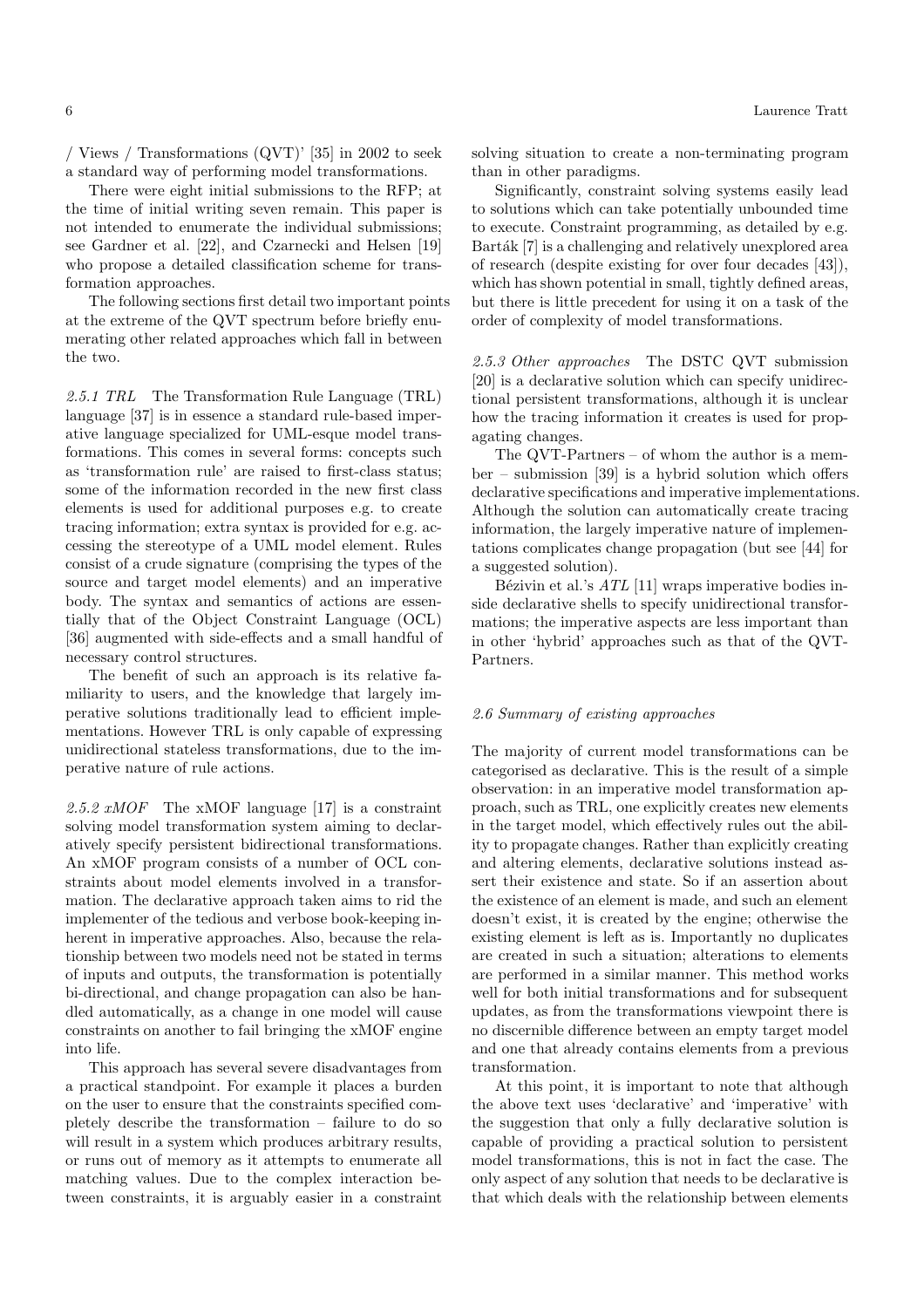in the source and target models. However the only solutions which are currently capable of doing this are those where the entire computation is specified declaratively. This is despite the fact that the details of the computation which leads to the declaration of a relationship between source and target model elements is irrelevant to the declaration itself.

#### 3 Technologies and techniques for model transformations

The previous section concluded with the observation that most current model transformation approaches can be classified as declarative. The purpose behind much, though not all, of the work in this paper was to develop appropriate technologies for performing model transformations in a largely imperative framework, such that change propagation is still feasible. The reason for this is no more complicated than a simple wish to explore a yet as untried approach to model transformations; since we are still in the beginning stages of this exciting area, exploring as many approaches as possible seems the best way to discover the most appropriate approaches.

This section presents work that draws upon the QVT-Partners submission and is implemented partly by, and partly in, the Converge programming language [45] (which has been developed to provide a flexible workbench for experimentation of this sort). Together, the technologies and techniques in this section provide a basis for creating unidirectional persistent transformations. After motivation and explanation of the individual technologies and techniques, section 3.5.1 presents an example of a transformation that shows how the different parts form a coherent whole.

#### 3.1 Imperative language with backtracking

Converge is an imperative language, syntactically similar to Python [46] with semantics heavily inspired by those of Icon [27]. In essence it is a strongly, dynamically typed, expression based, imperative language.

One of the chief problems with standard imperative approaches comes when identifying elements. Frequently arbitrary levels of backtracking are required in such identification; it is also generally required that model element access and storage are minimised due to the relative expensive of such operations in terms of time and space, particularly when a model repository is used. In standard imperative approaches, one typically faces prohibitively large amounts of book-keeping to implement the necessary backtracking (see section 1.1) even before the problem of minimizing model element access is considered. Converge solves this by utilizing Icon-esque resumable functions (known as generators in Icon) which can produce more than one return value over multiple invocations; these reduce the book-keeping necessary when iterating over models, provide lazy evaluation of model elements, and also allow for the trivial expression of a limited form of automatic backtracking.

A simple example of this important feature is as follows. Imagine we have a method on a model get\_classes() which successively generates all the classes in a model, and another method  $is\_leaf\_class(c)$  which only succeeds if c is not generalized by any other classes. In Converge one can print all non-abstract leaf classes as follows:

```
for Sys.writeln(a := model.get_classes() & \
  model.is_leaf_class(a) & not a.is_abstract & a)
```
In essence, the & operator joins expressions to allow backtracking to happen amongst them. In this scenario, the get classes method generates a class, and assigns it to a. If the is leaf class method then fails when passed a, backtracking occurs and get classes is resumed to generate another class. If it succeeds, the class is then tested to see if it is abstract. If it is not, control backtracks to the last generator (the get classes call); otherwise the value of a is passed to the Sys.writeln method to print the class to screen. The for statement continues resuming the get classes generator until it is exhausted.

#### 3.2 An extensible language

Most programming languages, and most model transformation languages, are fixed in the sense that one can not add to their feature set. This often leads to the creation of small domain specific languages that might have fared better if the specific features had been embedded in a more general purpose language – a Domain Specific Embedded Language (DSEL) [29]. Since as stated earlier, there is no consensus as to which is the best approach for model transformations – if indeed one approach will ever satisfactorily cover all possibilities – it seems prudent to build model transformation languages that are capable of being arbitrarily extended by the user. Converge allows compile time meta-programming [18] that is heavily influenced by that of Template Haskell [42]. As seen in the example on page 9, this allows arbitrary transformation approaches to be tried within a common framework, either separately or in conjunction with one another.

#### 3.3 Rule based approach

One of the many reasons why the example in section 1.1 can be considered a failure is the tight coupling between the different sub-parts of the transformation encoded via multiple if statements. Even moving code into separate functions would still require altering one central piece of code when a new concept is introduced into the transformation. A more practical approach is that taken by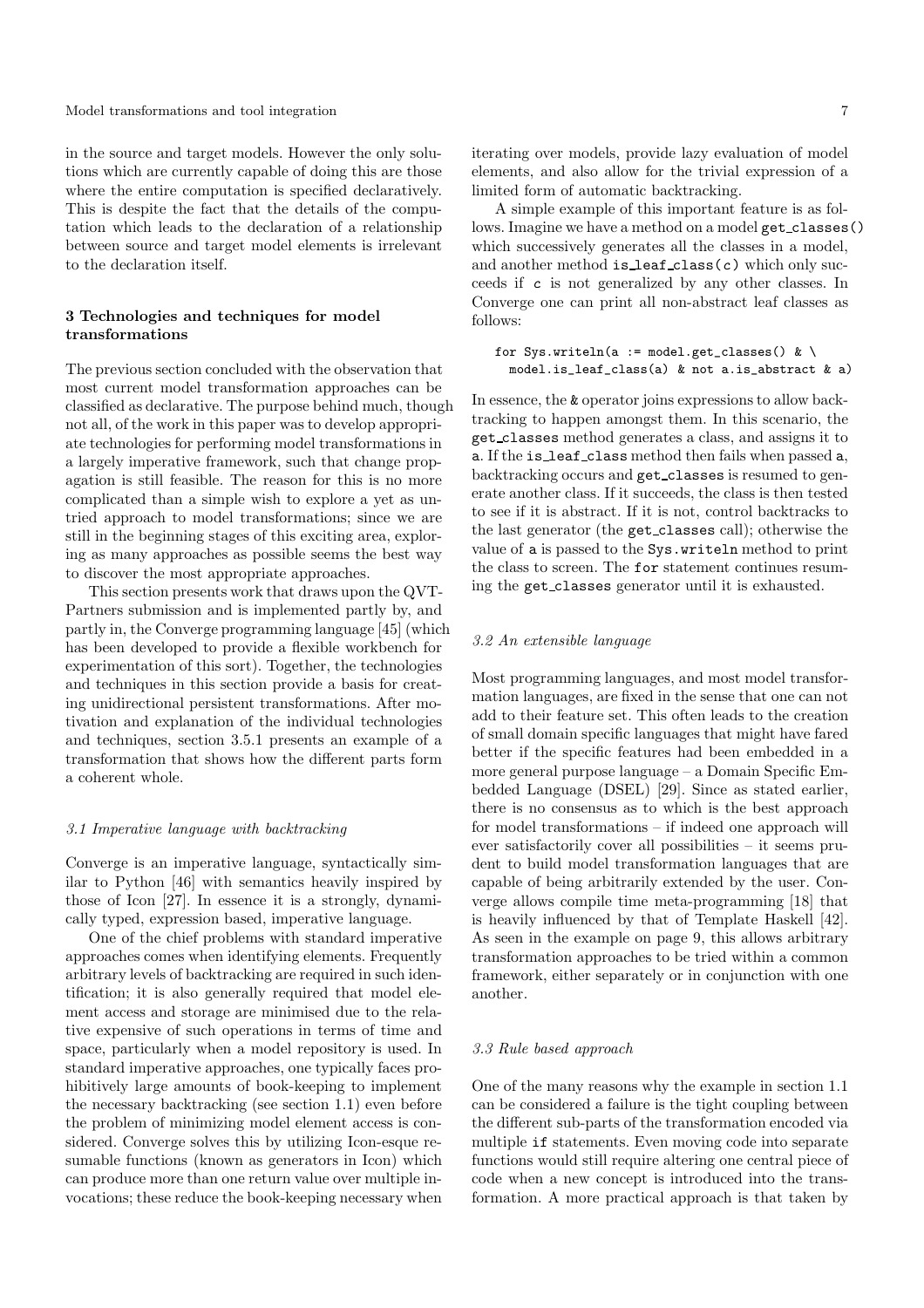rule-based languages (e.g. ELAN [14]), which allow one to define multiple independent rules of the form guard  $\Rightarrow$  action. At runtime, rules are fired depending on their guard not, as in more traditional languages, based on the name of the rule.

One problem sometimes encountered in rule based approaches is that a given piece of data can match several rules. At this point, use is made of rules relative precedences, which are often based on the order of their definition. However, transformations sometimes request the transformation of a chunk of data knowing which of several possible rules they would prefer to be executed. I therefore also assign names to rules, and allow rules to be explicitly invoked with the caveat that the data passed to any such rule must still satisfy its guard.

Having named rules also opens up the potential for interesting approaches to transformation composition – the combining together of individual model transformations. Out of the approaches discussed in this paper, only that of the QVT-Partners makes a serious attempt at composing transformations by means of operators such as or and and. Composition raises a number of interesting questions, particularly when used to merge the results of two or more model transformations together as in the QVT-Partners and composition. Hitherto there has been little exploration of the consequences of this. It seems likely that work in the aspect orientation community, such as that of Bergmans and Aksit [9], will offer pointers to scalable approaches to composition.

#### 3.4 Pattern matching

A useful technique when specifying transformations is to use patterns [6]. Patterns in this context should be seen as being analogous to textual regular expressions as found in e.g. Perl [49], or the patterns work of Biggerstaff [13] – they are a concise way of expressing many types of constraints on items, generally through the use of a specific pattern language. Patterns are thus not a novel technique and have proved themselves in the field as a practical means of expressing transformations.

Since this may be an unfamiliar concept to some readers, a simple example of a pattern language expressed in the default that comes with Converge:

#### (Package)[name=<n>, parents= \ Set{(Package)[name="Personnel"]|<P>}]

This particular model pattern is a simple object pattern, and will match successfully against an instance of the Package model element. The name of the package can be any value and will be assigned to the variable n. The object pattern contains a set pattern for the parents slot. This will only match successfully against a set which contains a minimum of one object, which must be an instance of the Package model element whose literal name is "Personnel"; all other elements of the set will be assigned to P. In other words, this pattern will match against any package which generalizes Personnel. Compare this with the far more verbose imperative code, or OCL constraints, required to specify what this pattern states.

Pattern languages typically have two main problems: due to the trade off between brevity and expressivity, they are generally not computationally complete; different types of pattern languages are useful in different circumstances. The first problem is relatively easily solved by intermixing arbitrary computations in the host language with patterns. The second problem is solved by not making any particular pattern language a fundamental part of the host language, but utilizing the support for DSEL creation to allow users to provide their own pattern languages if appropriate.

#### 3.5 Change propagation

Practical approaches to change propagation are vital to the success of model transformations, particularly in the area of tool integration. Few approaches currently make a serious effort to tackle the problem. For example, Braun and Marschall [15] suggest that bijective transformations are sufficient to solve this problem, which is of limited practical use as many useful transformations, such as the ML1 to ML2 transformation, can never possibly be injective (and hence are not bijective). Similarly, simply creating tracing information, as in TRL, is no guarantee of the ability to propagate changes.

The approach I have developed allows the creation of unidirectional persistent transformations, with an algorithm which is capable of propagating simple types of change. Change propagation is an inherently difficult area, particularly in corner cases where one can usually find examples which will cause an algorithm to produce sub-optimal results. The challenge is to provide a solution which works well for most common scenarios. In essence the approach is based on a combination of tracing information and the calculation of unique identifiers to determine which target elements relate to which source elements.

Tracing information is automatically created and stored, utilizing the fact that transformation rules are classes whose instances can serialize themselves in a manner suitable for the particular environment they are operating within. This is important for tools, where transformations may be required to persist in memory at some points for efficiency reasons, and at others to be serialized to disk e.g. to be transferred to a different machine.

Elements in the output model are assigned identifiers based on the identifiers of the set of objects in the source model that were transformed; this calculation on an unchanged model should always return an identical result. For example a source element whose identifier is p, and which is referenced through an element whose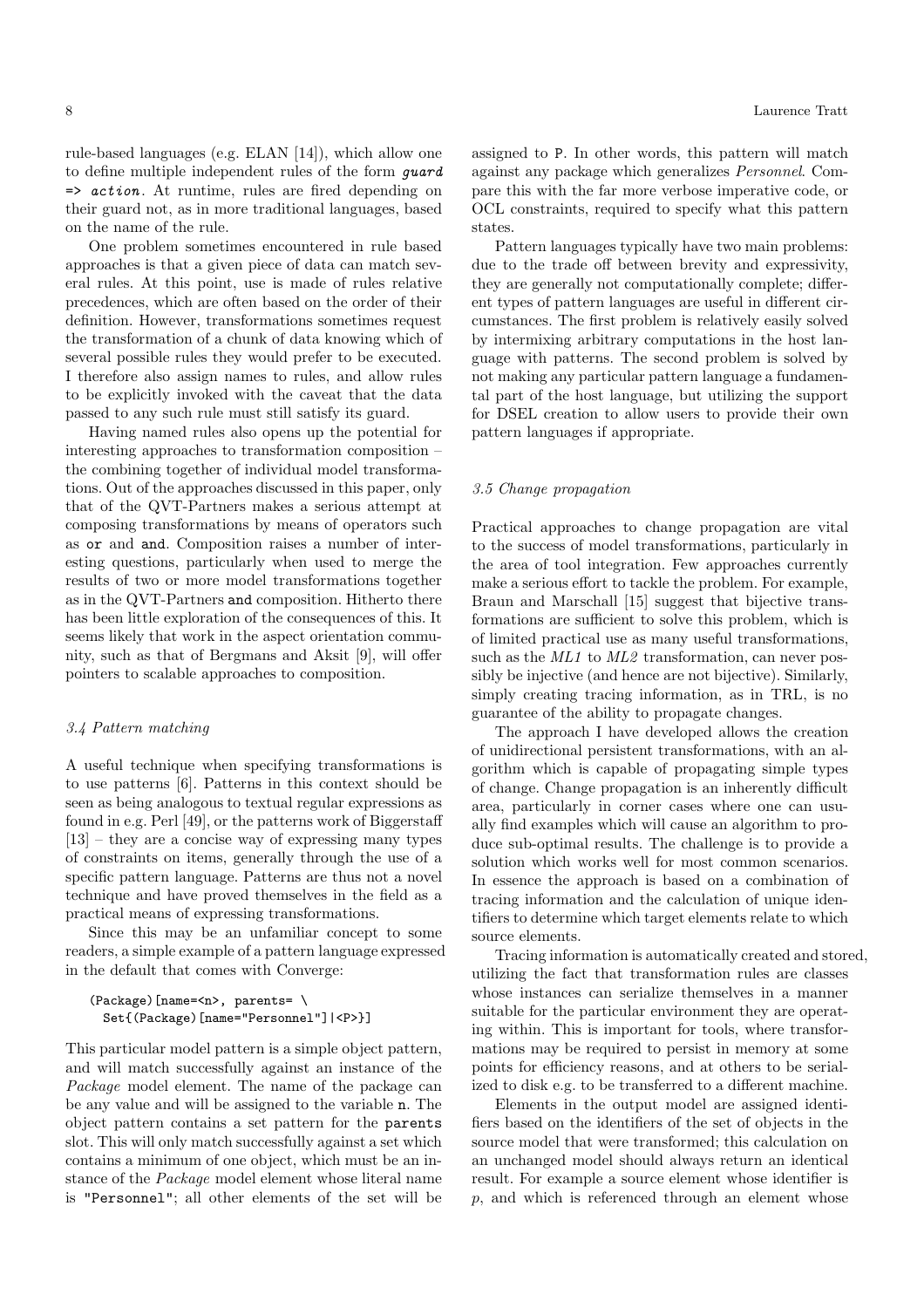identifier is a, will generate an output element identifier of the form a:p. This scheme allows the same source element to be involved in different parts of the transformation whilst still leading to a unique output identifier in each situation. For example in the same transformation  $p$  might be referenced through  $b$  and then  $c$  which will generate an identifier of the form *b:c:p*. Note that it is necessary to have a convention for ensuring unique identifiers in certain contexts e.g. a for loop.

When a change is to be propagated from the source to the target model, the basic algorithm is as follows. The transformation is effectively rerun from scratch, with the unique identifiers generated by source model elements used as part of the declarative specification of the existence or state of target model elements. At the same time, a new set of tracing information is created. The new tracing information is then compared to the old, and any target model element referenced in the old tracing information but not in the new is then deleted. The precise effect of such deletion is determined by the particular change propagation algorithm, and is currently fairly simplistic; the element and pointers to it within any elements are removed.

Although most changes are propagated successfully, certain changes in the source model can lead to an excessively inefficient propagation stage or to an ill-formed target model; currently this is not correctly detected, although such detection appears to be possible and feasible. A direct analogy to source code revision systems such as CVS can be drawn here. In such systems, the vast majority of changes which users make to files integrate into the repository correctly. However in some situations the system is unable to automatically reconcile overlapping changes made by two developers and has to request the users aid in resolving the conflict. A similar need is found in model transformations, although currently it is under explored.

3.5.1 Example I now present an example of a simple transformation rule which transforms ML1 packages to ML2 packages – the most complex aspect of the transformation in section 1.1,– in Converge. This example shows the technologies and techniques presented in the previous sections working in conjunction with one another.

import ModTr

```
class Package_To_Package of \
ModTr.Transformation_Class:
  $ModTr.transformation():
    source_pattern := \
      "(ML1.Package)[name=<n>, parents=<p>, \
      elements=<e>]"
    target_pattern := "(ML2.Package)[name=n, \
      elements=ne]"
    func target_where():
      ne := e
      for parent in p:
```
#### parent := ModTr.transform(p) for element in parent.elements: ne.assert\_existence(element)

A full explanation of this is quite involved; however some aspects in particular need explanation. As Converge has a Python style syntax, blocks are synonymous with indentation. The ModTr package contains a number of transformation related components which are imported wholesale by the transformation, and which together constitute a DSEL for model transformations – a completely separate package could be created which implemented a partially or entirely different DSEL if required, since none of the transformation features are built directly into the language.

The \$ operator introduces a 'macro splice'; the transformation call after it means that the named function will be called at compile time with the three fields source pattern, target pattern and target where passed in a dictionary as a final parameter. These three fields have as their values the abstract syntax tree of the text above<sup>4</sup>. The source and target patterns, and their associated source when and target where functions, form the core of generated routines which identify and create or alter elements. Having analysed the source and target patterns for free and for bound (variables between triangular brackets) variables, the transformation function then transparently alters the target where function so that the e variable from the source pattern is present in the function, and also that the final value of the ne variable is positioned correctly in the target pattern.

The overall result of the macro splice is to transform the fields above, at compile time, into an efficient transformation rule. The generated code is larger, and considerably more complex, than the relatively simple code above. The complexity is due to the resulting transformation being persistent, and capable of propagating changes. Most of the machinery responsible for this is generated from the source and target patterns and is thus largely invisible to the user. However, the user must, when writing code in the standard imperative language, adhere to certain rules; an example can be seen in the target where function with the call to the assert existence which ensures that element is present in the set ne without explicitly altering ne itself. Importantly the user must not explicitly alter the target model.

The final piece of the puzzle is the of keyword, which signifies that the Package To Package class is an instance of the Transformation Class class; one side effect of this in the simple ModTr DSEL is to automatically register the transformation rule with the engine. When the ModTr.transform function is called, all relevant transformation rules are called, with overlaps in rule guards being resolved in favour of rule definition order.

<sup>4</sup> For those familiar with Template Haskell, this is equivalent to putting the values between the [| and |] operators.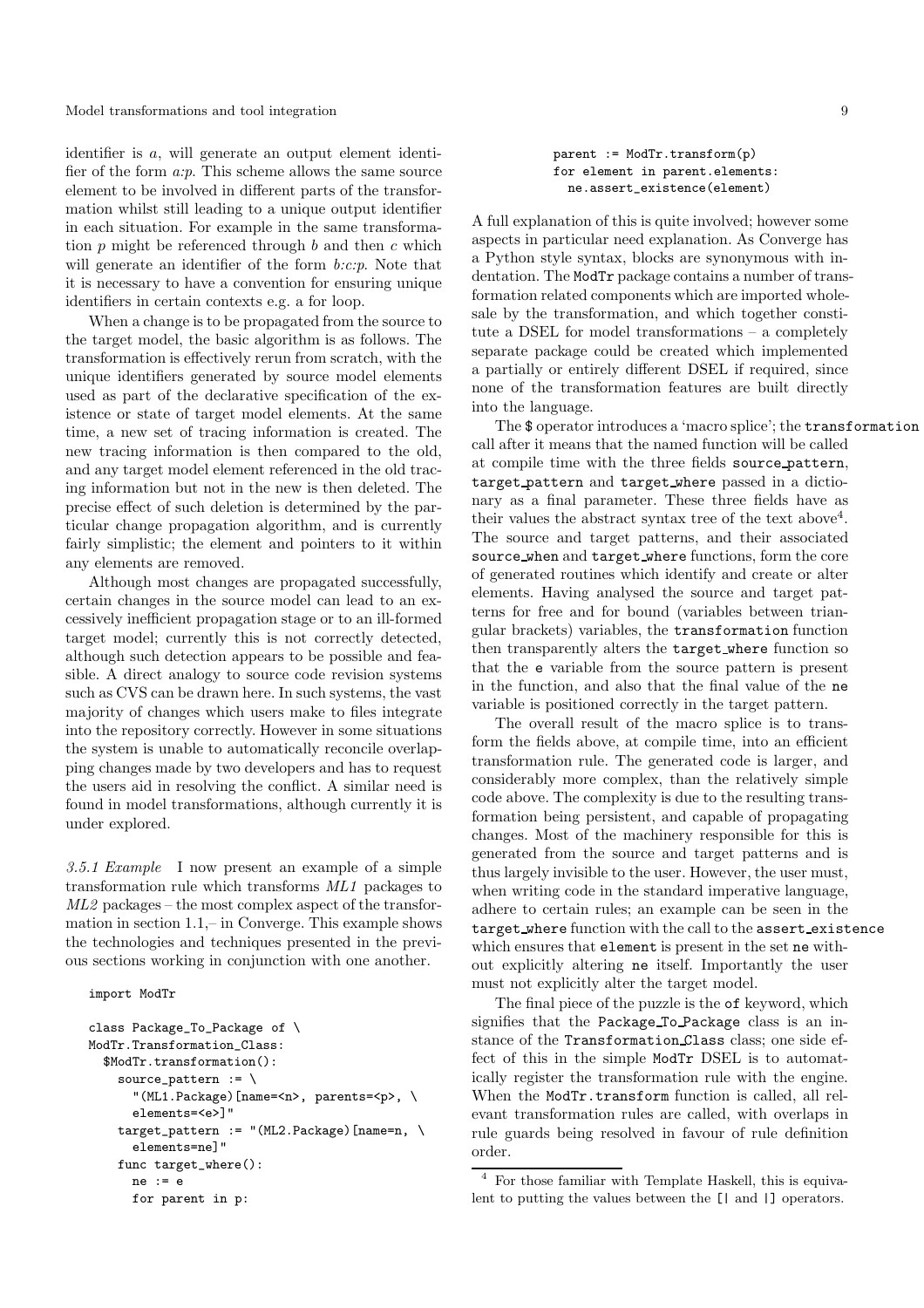In summary, what the example shows is an transformation in an imperative language which by utilizing a DSEL for model transformations allows persistent transformations in a rule-based style to be created by forcing the relations between models to be specified declaratively, but not the rest of the computation. Transformations of this sort fulfil the requirements for tool integration as outlined in section 1.2.

#### 4 Future work

We are still very much in the beginning stages of creating appropriate technologies for model transformations. It is far too early to decisively conclude which of many different approaches, if any, is the most promising. Therefore one of the main challenges for the community is simply to continue exploring different approaches to model transformations. This paper has attempted to aid in this by exploring an imperative solution that allows declarations between models via DSELs. Many other challenges remain, for example: what are useful types of transformation composition? How frequently do changes in a persistent transformation need to be propagated to ensure consistent models and efficient execution, and is it possible to minimise the proportion of the transformation that is rerun? What are appropriate algorithms for change propagation and how does one resolve conflicts? We have partial answers for some of these questions, but many remain largely unanswered.

In terms of the particular approach presented in this paper, two main challenges remain. One is to continue work on a production quality implementation. Currently the bootstrap version of Converge is finished and allows reasonable experimentation but is too slow for most practical purposes. A much faster, scalable version is nearing completion. This will allow the completion of the bootstrap compiler; currently the DSEL facilities are hard coded into the compiler rather than calling user code. The second main challenge is to continue writing transformations, noting any problems and extending or modifying the approach as appropriate. Model transformations are an inherently practical task, with most real progress coming from practical experience.

#### 5 Conclusions

In this paper I have given an overview of model transformations, and outlined how they can play a critical rôle in enabling tool integration. Persistent model transformations were shown to allow advanced usage scenarios that are currently largely unfeasible. I then presented a review of current model transformation approaches that identified common weaknesses and unexplored avenues. Based on this I then identified a new approach to model transformations that is capable of providing a flexible, efficient, and practical platform for creating model transformations that facilitate advanced tool integration. By utilising an imperative paradigm capable of backtracking, and allowing user specified transformation DSEL's to handle declarative aspects, I demonstrated that this approach provides not only a solid framework in which to carry out continued experimentation, but also a practical means of performing model transformations in circumstances that do not necessarily need to have been considered during the languages initial design.

Acknowledgements I would particularly like to thank Tony Clark for his advice and encouragement over the past few years and for his reading of an early draft; Girish Maskeri also provided insightful comments on an earlier draft. I would also like to thank the anonymous referees whose comments helped improve the presentation of this paper markedly.

This research was partly funded by a grant from Tata Consultancy Services.

#### References

- 1. A. Agrawal, G. Karsai, and F. Shi. Graph transformations on domain-specific models. Technical report, Institute for Software Integrated Systems, Vanderbilt University, November 2003.
- 2. A. V. Aho, R. Sethi, and J. D. Ullman. Compilers: Principles, Techniques and Tools. Addison Wesley, 1986.
- 3. D. H. Akehurst and S. J. H. Kent. A relational approach to defining transformations in a metamodel. In J.-M. Jézéquel, H. Hussmann, and S. Cook, editors, UML 2002 – The Unified Modeling Language : 5th International Conference, pages 243 – 258. Springer-Verlag, 2002.
- 4. M. Andries, G. Engels, A. Habel, B. Hoffmann, H.- J. Kreowski, S. Kuske, D. Plump, A. Schürr, and G. Taentzer. Graph transformation for specification and programming. Technical Report 7, University of Bremen, 1999.
- 5. B. Appukuttan, T. Clark, A. Evans, S. Kent, G. Maskeri, P. Sammut, L. Tratt, and J. S. Willans. Unambiguous uml submission to uml 2 infrastructure rfp, September 2002. OMG document ad/2002-06-14.
- 6. B. K. Appukuttan, T. Clark, S. Reddy, L. Tratt, and R. Venkatesh. A pattern based model driven approach to model transformations, November 2003. Metamodelling for MDA 2003.
- 7. R. Barták. Constraint programming: What is behind? In Proceedings of CPDC99, pages  $7 - 15$ , June 1999.
- 8. S. M. Becker, T. Haase, and B. Westfechtel. Model-based a-posteriori integration of engineering tools for incremental development processes. SoSYM, 2004. To appear.
- 9. L. M. Bergmans and M. Aksit. How to deal with encapsulation in aspect-orientation. In Proceedings of OOPSLA 2001 Workshop on Advanced Separation of Concerns in Object-Oriented Systems, October 2001.
- 10. G. J. Bex, S. Maneth, and F. Neven. A formal model for an expressive fragment of XSLT. Information Systems, 28(1):21–39, 2002.
- 11. J. Bézivin, G. Dupé, F. Jouault, G. Pitette, and J. E. Rougui. First experiments with the ATL model transformation language: Transforming XSLT into XQuery.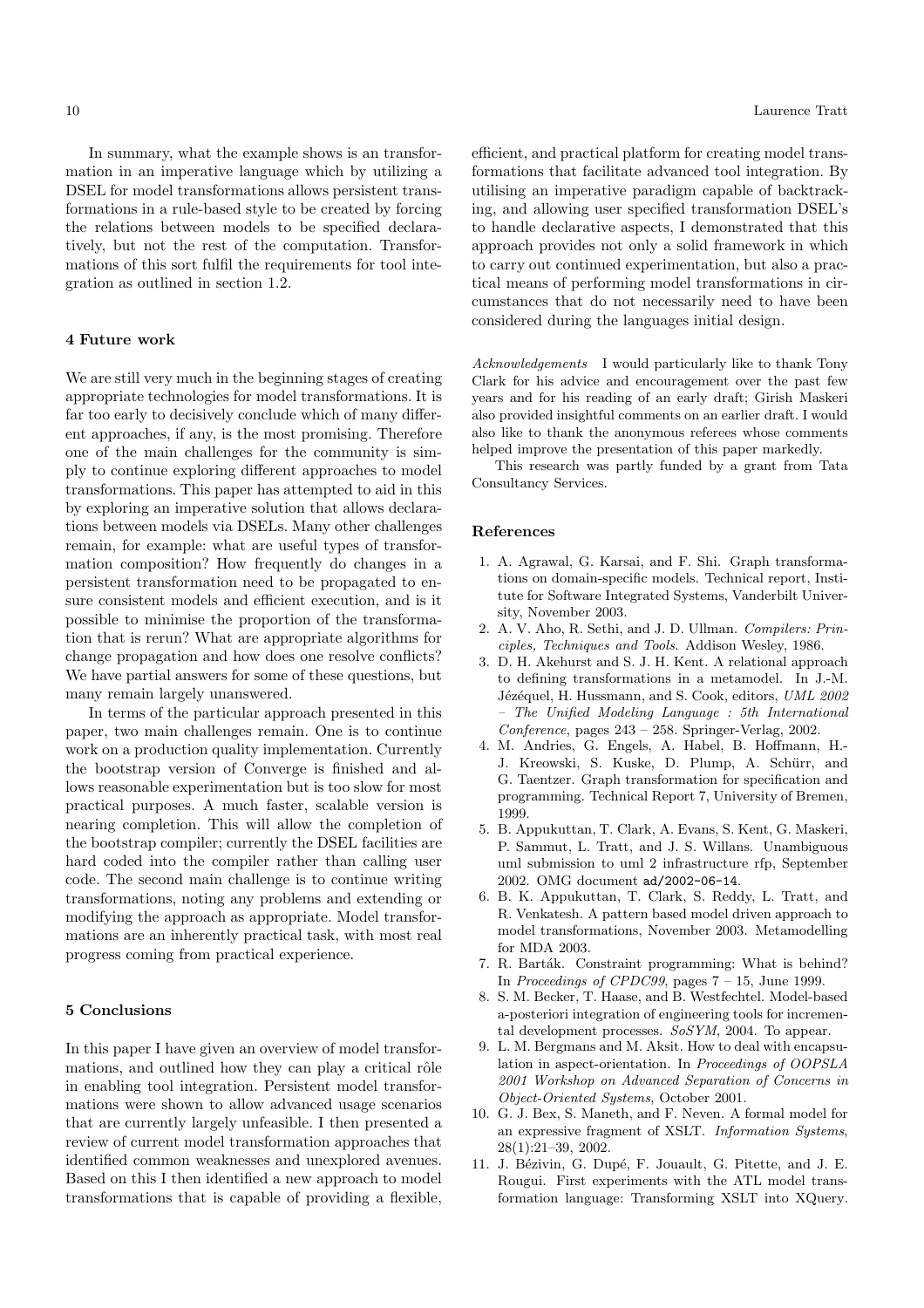In 2nd OOPSLA Workshop on Generative Techniques in the context of Model Driven Architecture, October 2003.

- 12. J. Bézivin and S. Gérard. A preliminary identification of MDA components. In Generative Techniques in the context of Model Driven Architecture, Nov 2002.
- 13. T. J. Biggerstaff. Pattern matching for program generation: A user manual. Technical Report TR-98-55, Microsoft Research, 1995.
- 14. P. Borovansk´y, C. Kirchner, H. Kirchner, P.-E. Moreau, and M. Vittek. Elan: A logical framework based on computational systems. In Proc. first international workshop on rewriting logic, 1996.
- 15. P. Braun and F. Marschall. Transforming object oriented models with BOTL. International Workshop on Graph Transformation and Visual Modeling Techniques, 72(3), 2002.
- 16. T. Clark, A. Evans, and S. Kent. Initial submission to OMG RFP's ad/00-09-01 (UML 2.0 infrastructure) ad/00-09-03 (UML 2.0 OCL), 2001.
- 17. Compuware and Sun. XMOF queries, views and transformations on models using MOF, OCL and patterns, August 2003. OMG document ad/2003-08-07.
- 18. K. Czarnecki and U. W. Eisenecker. Generative Programming. Addison Wesley, 2000.
- 19. K. Czarnecki and S. Helsen. Classification of model transformation approaches. In J. Bettin, G. van Emde Boas, A. Agrawal, E. Willink, and J. Bézivin, editors, Second Workshop on Generative Techniques in the context of Model Driven Architecture, October 2003.
- 20. DSTC, IBM, and CBOP. MOF query / views / transformations first revised submission, August 2003. OMG document ad/2003-08-03.
- 21. A. Evans. Reasoning with UML class diagrams. In Second IEEE Workshop on Industrial Strength Formal Specification Techniques, October 1998.
- 22. T. Gardner, C. Griffin, J. Koehler, and R. Hauser. Query / views / transformations submissions & recommendations towards final standard, August 2003. OMG document ad/03-08-02.
- 23. A. Gerber, M. Lawley, K. Raymond, J. Steel, and A. Wood. Transformation: The missing link of MDA. In A. Corradini, H. Ehrig, H.-J. Kreowski, and G. Rozenberg, editors, Graph Transformation: First International Conference, ICGT 2002, pages 90–105, October 2002.
- 24. M. Gogolla. Graph transformations on the UML metamodel. In J. D. P. Rolim, A. Z. Broder, A. Corradini, R. Gorrieri, R. Heckel, J. Hromkovic, U. Vaccaro, and J. B. Wells, editors, ICALP Workshop on Graph Transformations and Visual Modeling Techniques, pages 359– 371. Carleton Scientific, 2000.
- 25. M. Gogolla and F. Parisi-Presicce. State diagrams in UML: A formal semantics using graph transformations. In M. Broy, D. Coleman, T. S. E. Maibaum, and B. Rumpe, editors, Proceedings PSMT'98 Workshop on Precise Semantics for Modeling Techniques. Technische Universität München, TUM-I9803, 1998.
- 26. M. Gogolla, P. Ziemann, and S. Kuske. Towards an integrated graph based semantics for UML. In P. Bottoni and M. Minas, editors, Proc. Int. Workshop on Graph Transformation and Visual Modeling Techniques (GT-VMT 2002), volume 72 of Electronic Notes in Theoretical Computer Science, 2003.
- 27. R. E. Griswold and M. T. Griswold. The Icon Programming Language. Peer-to-Peer Communications, third edition, 1996.
- 28. R. Heckel, J. M. Küster, and G. Taentzer. Confluence of typed attributed graph transformation systems. In A. Corradini and H.-J. Kreowski, editors, Proceedings First International Conference on Graph Transformation  $(ICGT 02)$ , pages 161 – 176. Springer-Verlag, October 2002.
- 29. P. Hudak. Building domain-specific embedded languages. ACM Computing Surveys, 28(4), December 1996.
- 30. S. Kepser. A proof of the Turing-completeness of XSLT and XQuery. Technical Report SFB 441, Eberhard Karls Universität Tübingen, June 2002.
- 31. J. M. Küster, R. Heckel, and G. Engels. Defining and validating transformations of UML models. In IEEE Symposium on Visual Languages and Formal Methods, October 2003.
- 32. D. Lacey, N. D. Jones, E. V. Wyk, and C. C. Frederiksen. Proving correctness of compiler optimizations by temporal logic. In Proc. 29th ACM Symposium on Principles of Programming Languages, pages 283–294. Association of Computing Machinery, 2002.
- 33. K. Lano and J. Bicarregui. UML refinement and abstraction transformations. In Second Workshop on Rigorous Object Oriented Methods: ROOM 2, Bradford, May 1998.
- 34. T. Levendovszky, G. Karsai, M. Maroti, A. Ledeczi, and H. Charaf. Model reuse with metamodel-based transformations. In C. Gacek, editor, ICSR, volume 2319 of Lecture Notes in Computer Science. Springer, 2002.
- 35. Object Management Group. Request for Proposal: MOF 2.0 Query / Views / Transformations RFP, 2002. OMG document ad/2002-04-10.
- 36. Object constraint language specification, 1997. OMG document ad/97-08-08.
- 37. OpenQVT. Response to the MOF 2.0 query / views / transformations RFP, August 2003. OMG document ad/2003-08-05.
- 38. M. Peltier, J. Bézivin, and G. Guillaume. MTRANS: A general framework, based on XSLT, for model transformations. In WTUML 2001, Italy, April 2001.
- 39. QVT-Partners. First revised submission to QVT RFP, August 2003. OMG document ad/03-08-08.
- 40. A. Schürr and A. J. Winter. UML packages for programmed graph rewriting systems. In Proc. TAGT'98 - Theory and Application of Graph Transformations, November 1998.
- 41. S. Sendall. Combining generative and graph transformation techniques for model transformation: An effective alliance? In Generative techniques in the context of MDA, October 2003.
- 42. T. Sheard and S. P. Jones. Template meta-programming for Haskell. In Proceedings of the Haskell workshop 2002. ACM, 2002.
- 43. I. Sutherland. Sketchpad: a man–machine graphical communication system. In Proceedings Spring Joint Computer Conference, IFIPS, pages 329–346, 1963.
- 44. L. Tratt and T. Clark. Issues surrounding model consistency and QVT. Technical Report TR-03-08, Department of Computer Science, King's College London, December 2003.